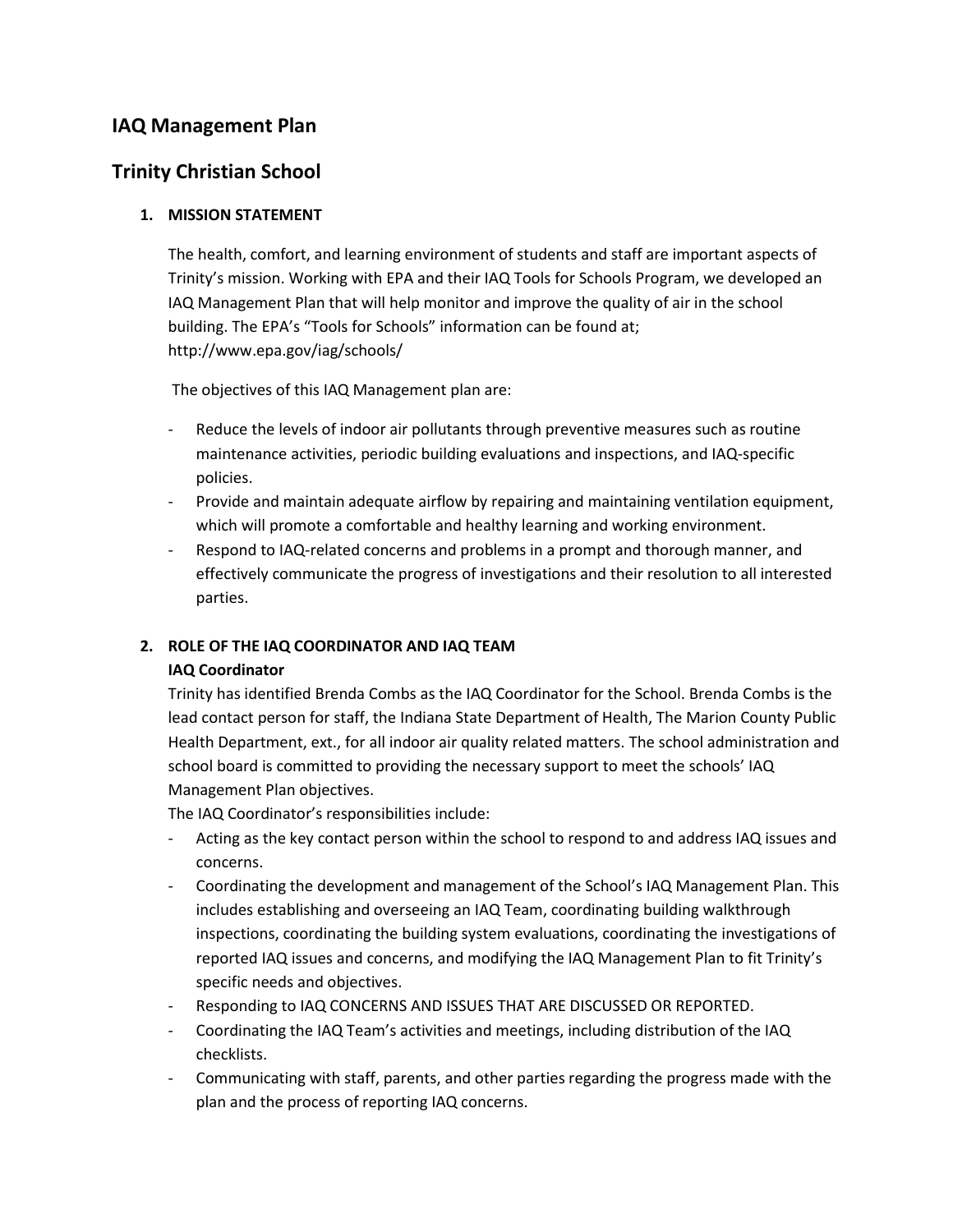- Coordinating the annual review of the Plan, which involves building walkthrough inspections, building systems evaluations, and revising the Plan to include new information
- Obtaining school board approval of the IAQ Management Plan after every major revision.

# **IAQ Team**

Trinity has established an IAQ Team to represent (staff, students, and parents.) The IAQ Team assists the school's administration by reviewing IAQ-related information and recommending IAQ policies to maintain and improve the air quality within district facilities and school buildings.

Led by the IAQ Coordinator, the IAQ Team is involved in the following efforts.

- Supporting the IAQ Coordinator to ensure good IAQ in all facilities and areas.
- Contributing to the IAQ Management Plan creation and implementations. The members distribute the IAQ checklists and the IAQ Backgrounder to the appropriate staff members.
- Meeting (quarterly) to review and resolve IAQ issues.
- Meeting ( before school starts, Christmas Break, & when school ends) to review the IAQ Management Plan, which includes the completion of walkthrough inspections of the school building, key building systems evaluations, and the review of existing policies in the IAQ Management Plan.
- Meeting to evaluate and respond to IAQ concerns that have been reported to Mrs. Combs. The team takes steps or recommends measures to resolve to the reported concern.
- Maintaining IAQ Team meeting minutes, reports, and other documents in the IAQ Management Plan.

Name Position Contact Information Specific Duties Ronald Ragan Administrator ext. 224 Conduct Facility walkthroughs And ensure that ventilation Systems are operating properly. Track health symptoms on a School map. Kenny Wheeler Facilities ext. 225 Conduct Facility walkthroughs Manager Manager And ensure that ventilation Systems are operating properly. Fix any problems that may Occur with the ventilation System. Brenda Combs IAQ Coordinator ext. 225

The following individuals are members of the IAQ Team: